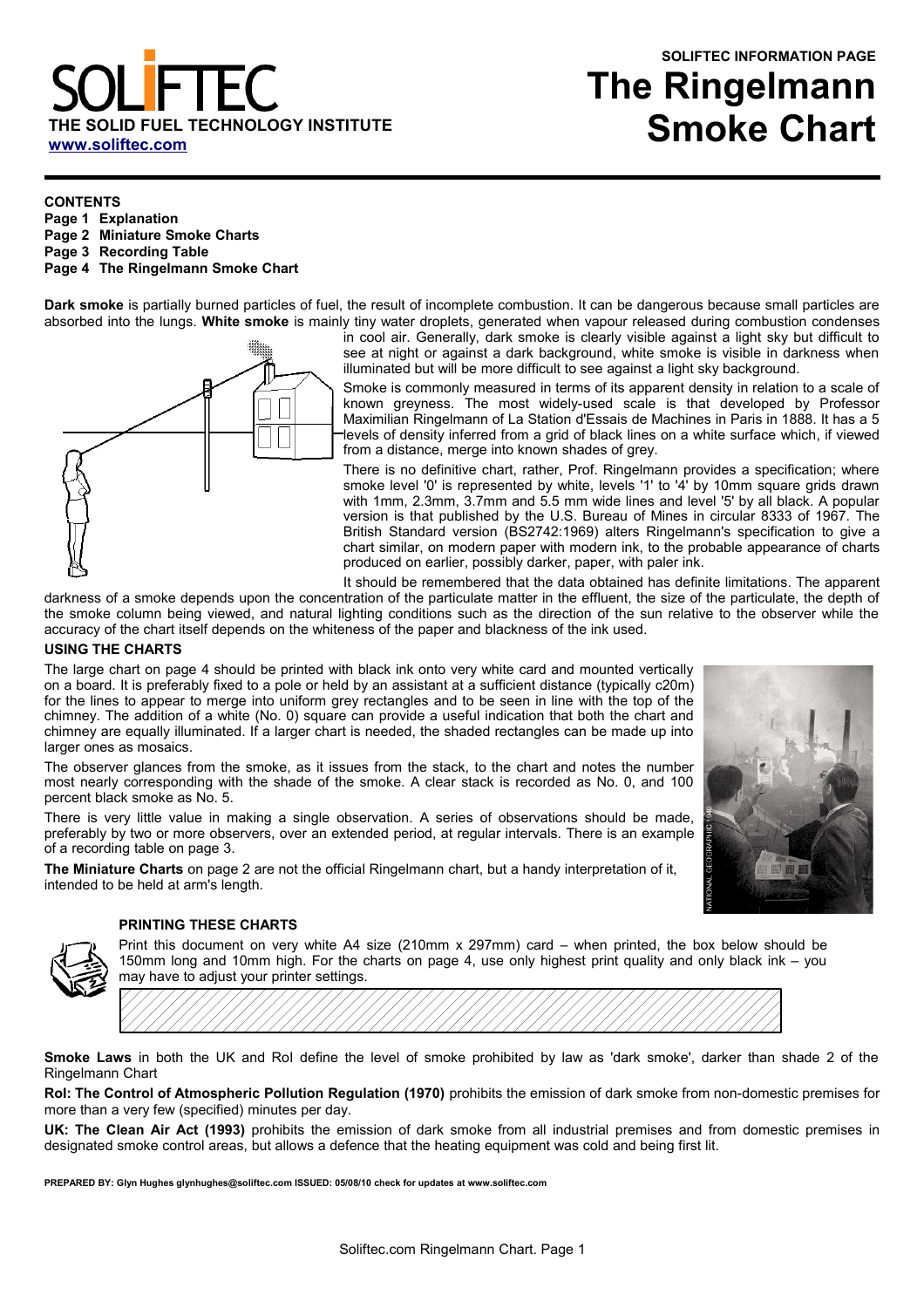# **MINIATURE SMOKE CHARTS**

These charts are not the official Ringelmann chart, but simplified interpretations of it for everyday use.

### **BAR TYPE**

Black and white print. Cut along the edge shown, hold at arm's length and compare the smoke source with the cut edge.



## **CIRCLE TYPE**

Grey-scale print. Cut out the central hole and hold at arm's length and view the smoke source through the hole.

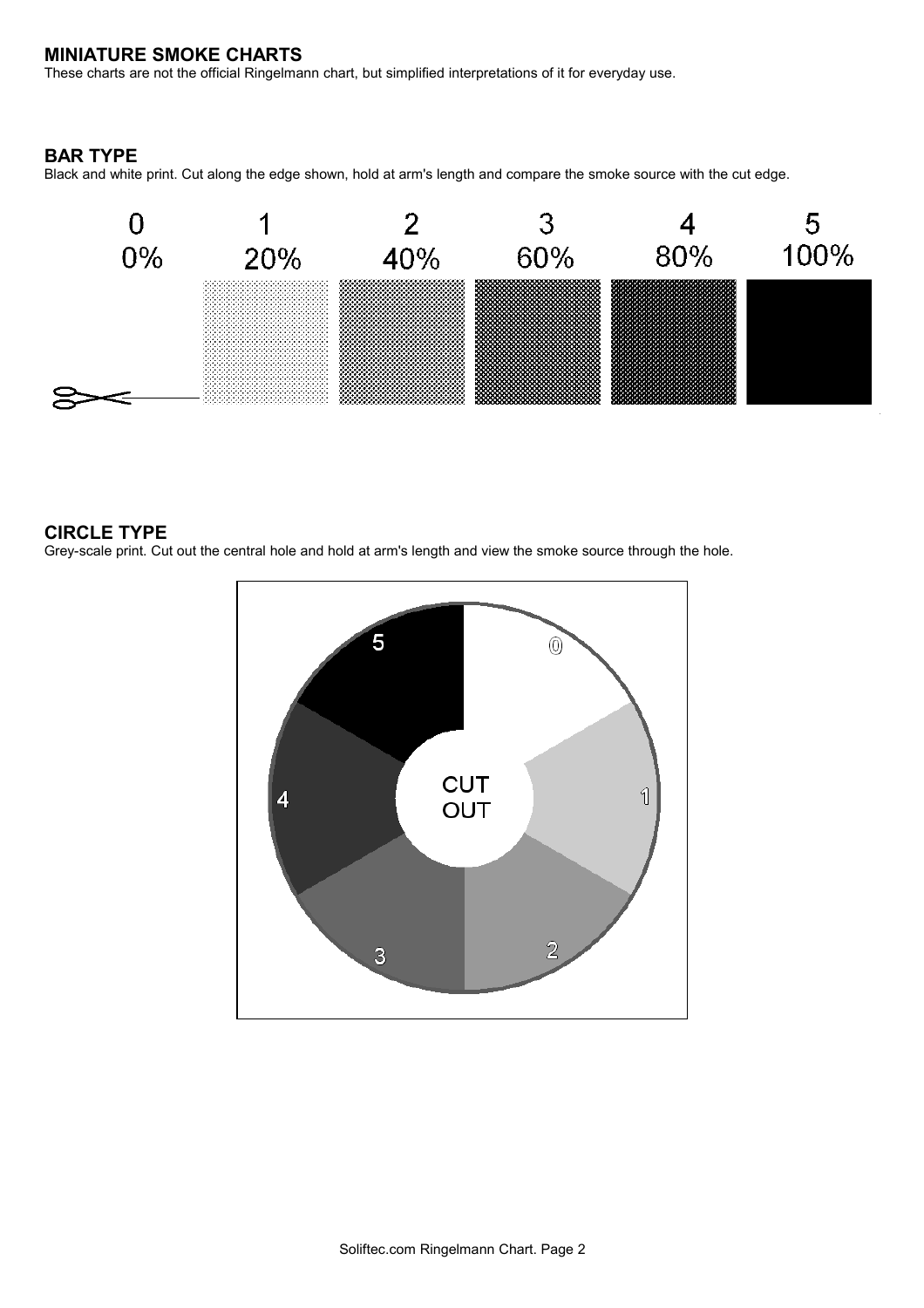# **Ringelmann Smoke Observations Record**

An example of a smoke observation record made every minute over a half-hour period. For observations of a commercial smokestack observations might be made every two to five minutes over 24 hours.

| <b>Recorded by</b>          |  |
|-----------------------------|--|
| <b>Date</b>                 |  |
| <b>Point of observation</b> |  |
| Distance to stack           |  |
| Direction of wind           |  |
| <b>Velocity of wind</b>     |  |

| <b>MEASUREMENT</b><br><b>NUMBER</b> | <b>TIME</b>  | <b>OBSERVED</b><br><b>RINGELMANN</b><br><b>NUMBER</b> |
|-------------------------------------|--------------|-------------------------------------------------------|
| 1                                   | 12:00        | $\bf{0}$                                              |
| $\overline{2}$                      | 12:01        | $\mathbf 0$                                           |
| 3                                   | 12:02        | $\bf{0}$                                              |
| 4                                   | 12:03        | $\mathbf 0$                                           |
| 5                                   | 12:04        | $\mathbf 0$                                           |
| 6                                   | 12:05        | $\bf{0}$                                              |
| $\overline{7}$                      | 12:06        | 1                                                     |
| 8                                   | 12:07        | 1                                                     |
| 9                                   | 12:08        | $\overline{1}$                                        |
| 10                                  | 12:09        | $\overline{2}$                                        |
| 11                                  | 12:10        | $\overline{2}$                                        |
| 12                                  | 12:11        | $\overline{2}$                                        |
| 13                                  | 12:12        | $\bf{0}$                                              |
| 14                                  | 12:13        | 3                                                     |
| 15                                  | 12:14        | 3                                                     |
| 16                                  | 12:15        | 3                                                     |
| 17                                  | 12:16        | 1                                                     |
| 18                                  | 12:17        | 1                                                     |
| 19                                  | 12:18        | $\overline{1}$                                        |
| 20                                  | 12:19        | 1                                                     |
| 21                                  | 12:20        | 1                                                     |
| 22                                  | 12:21        | 1                                                     |
| 23                                  | 12:22        | 1                                                     |
| 24                                  | 12:23        | 1                                                     |
| 25                                  | 12:24        | 1                                                     |
| 26                                  | 12:25        | 3                                                     |
| 27                                  | 12:26        | 3                                                     |
| 28                                  | 12:27        | 3                                                     |
| 29                                  | 12:28        | 3                                                     |
| 30                                  | 12:29        | 3                                                     |
|                                     | <b>TOTAL</b> | 42                                                    |